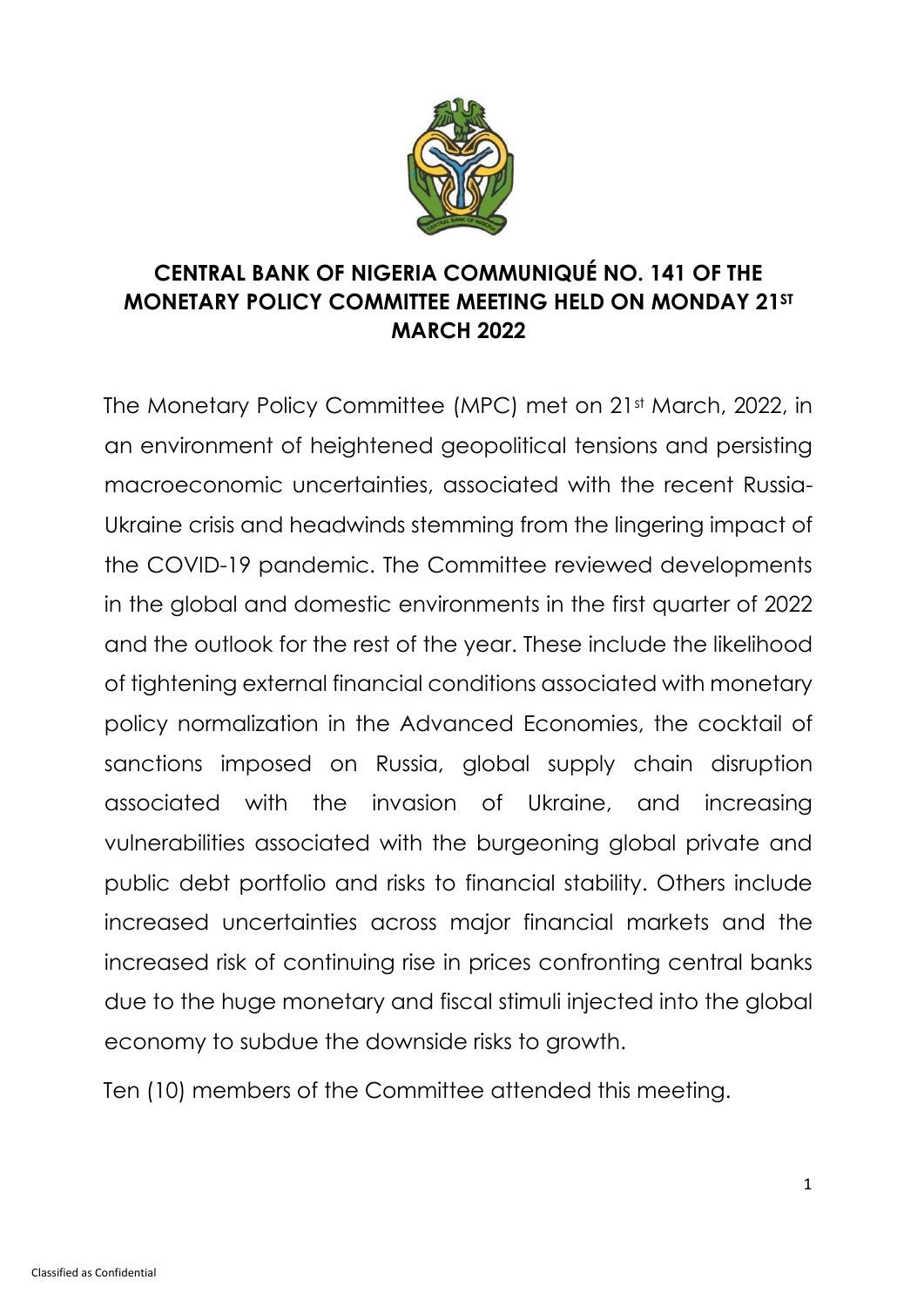### **Global Economic Developments**

The Committee noted with concern, the recent heightening of uncertainties confronting the recovery of the global economy as the Russia-Ukraine conflict and numerous sanctions against Russia, introduced a new dimension of risk to the tepid recovery of the global economy. It further took into cognizance, the lingering headwinds associated with the COVID-19 pandemic and global supply chain constraints; rising inflationary pressure; and more recently, the progression of an interest rate hike by the US Federal Reserve Bank and Bank of England (BOE). Members noted that the ongoing war and the resultant sanctions against Russia will continue to have a considerable impact on the global supply chain as both countries are major players in the global commodities market. With both countries significantly interconnected to the global financial markets, global capital flows are expected to experience some downturn, exacerbated by the increasing sanctions on Russia.

Consequently, the earlier projections by the International Monetary Fund (IMF) for global output growth in 2022 and 2023 of 4.4 and 3.8 per cent, respectively, are likely to be revised downwards due to the overarching downside risks identified on the horizon.

Price development across major Advanced Economies continued to trend upwards and is expected to be accentuated in the short to medium term, reflecting the persisting supply bottlenecks, rising food and energy prices, and the ongoing war which heightened the observed trend. In the Emerging Market and Developing Economies (EMDEs), inflation remained high, with some economies recording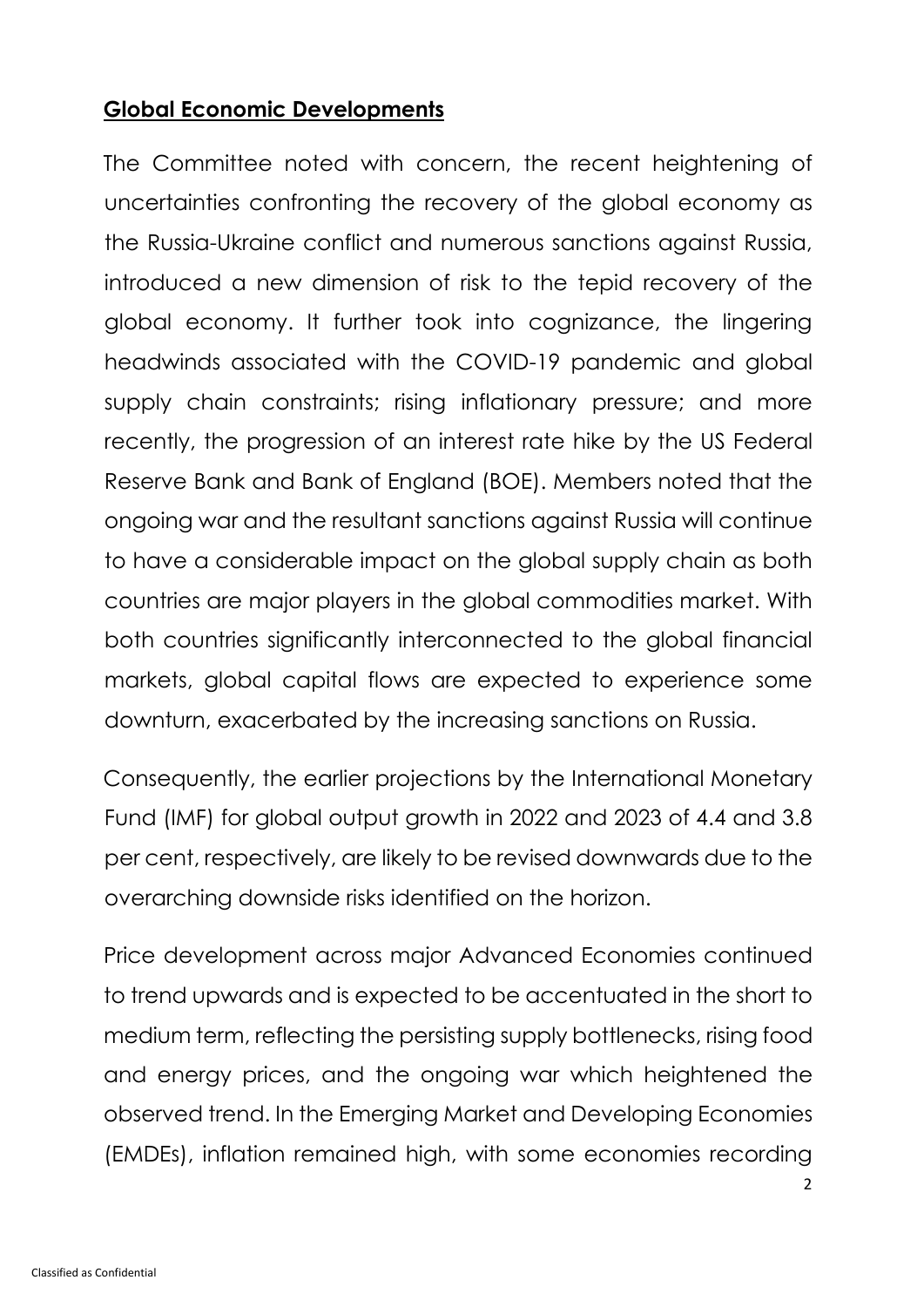inflation rates well above the average in the Advanced Economies. This was mostly due to a mix of downside risks from the COVID-19 pandemic, capital flow reversals, legacy structural challenges, supply-side bottlenecks, and exchange rate market pressures.

In the global financial markets, investors maintained a substantial portion of their portfolios in gold and other precious metals, as the uncertainty around market securities persists alongside the Pandemic and the emergence of new risks following the imposition of sanctions on Russia. It is still unclear at the moment how the progression with monetary policy normalization by some key Advanced Economies will impact the recovery of the global economy, given the risks associated with this Crisis. Investors are however adopting a cautious approach in view of the impact of these developments on activities in the global markets. Global financial conditions are thus, expected to tighten in the short-term as the investment horizon gradually becomes clearer. This is expected to impact capital flows to emerging market economies as risk-averse portfolio investors adopt a wait-and-see approach. Consequently, the risks to the overall recovery of the global economy remain heightened and call for cautious policy maneuvering to avoid a sharp downturn such as experienced in 2020.

#### **Domestic Economic Developments**

According to the National Bureau of Statistics (NBS), Real Gross Domestic Product (GDP) grew by 3.98 per cent (year-on-year) in the fourth quarter of 2021, compared with 4.03 per cent in the third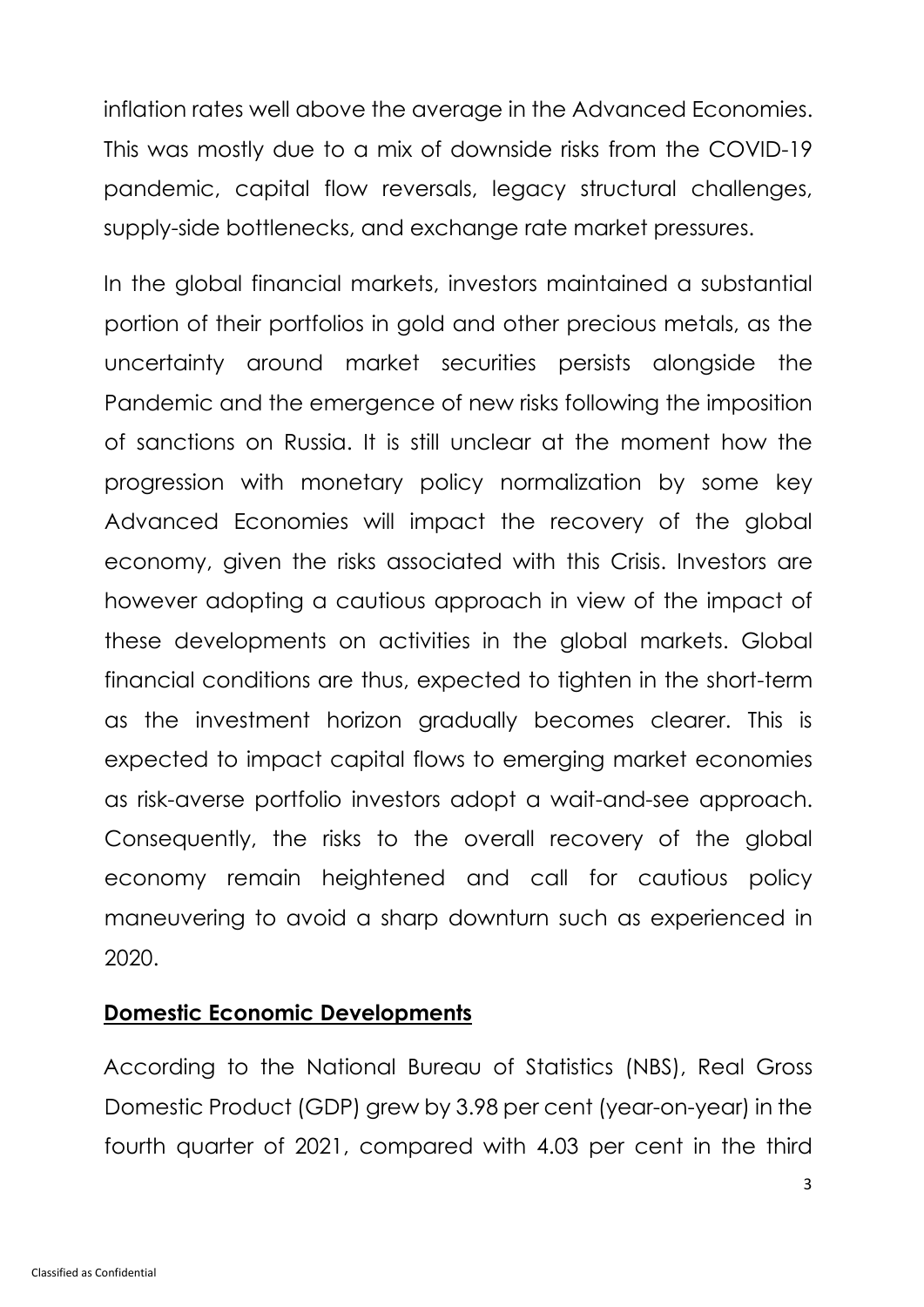quarter of 2021 and 0.11 per cent in the corresponding period of 2020. On a quarter-on-quarter basis, GDP grew by 9.63 per cent in the fourth quarter of 2021 compared with 11.07 per cent in the preceding quarter. This indicates the fifth consecutive quarter of real output expansion, following the exit from recession in 2020. The positive performance was driven largely by the growth in the non-oil sector to 12.36 per cent in Q4 2021 from 10.99 per cent in Q3 2021. Quarrying, transportation & storage; education; financial & insurance services; information & communication; as well as a steady rebound in manufacturing and mining activities were key to the growth of the non-oil sector.

The Committee, however, noted that although the Manufacturing Purchasing Managers' Index (PMI), remained above the 50-index points benchmark in February 2022, it moderated slightly to 50.1 index points from 51.4 index points in January 2022. This sustained positive performance in the manufacturing PMI reflects the resilience of the economy in light of persisting headwinds to the recovery. The Non-Manufacturing PMI, however, remained below the 50 index points in February 2022 at 49.0 index points, with a slight moderation compared with 49.01 points in January 2022 as legacy headwinds such as the persisting insecurity and infrastructural constraints continued to impact production and the ease of doing business in Nigeria.

The Committee observed with concern, the marginal increase in headline inflation (year-on-year) to 15.70 per cent in February 2022 from 15.60 per cent in January 2022, a 0.10 percentage point uptick.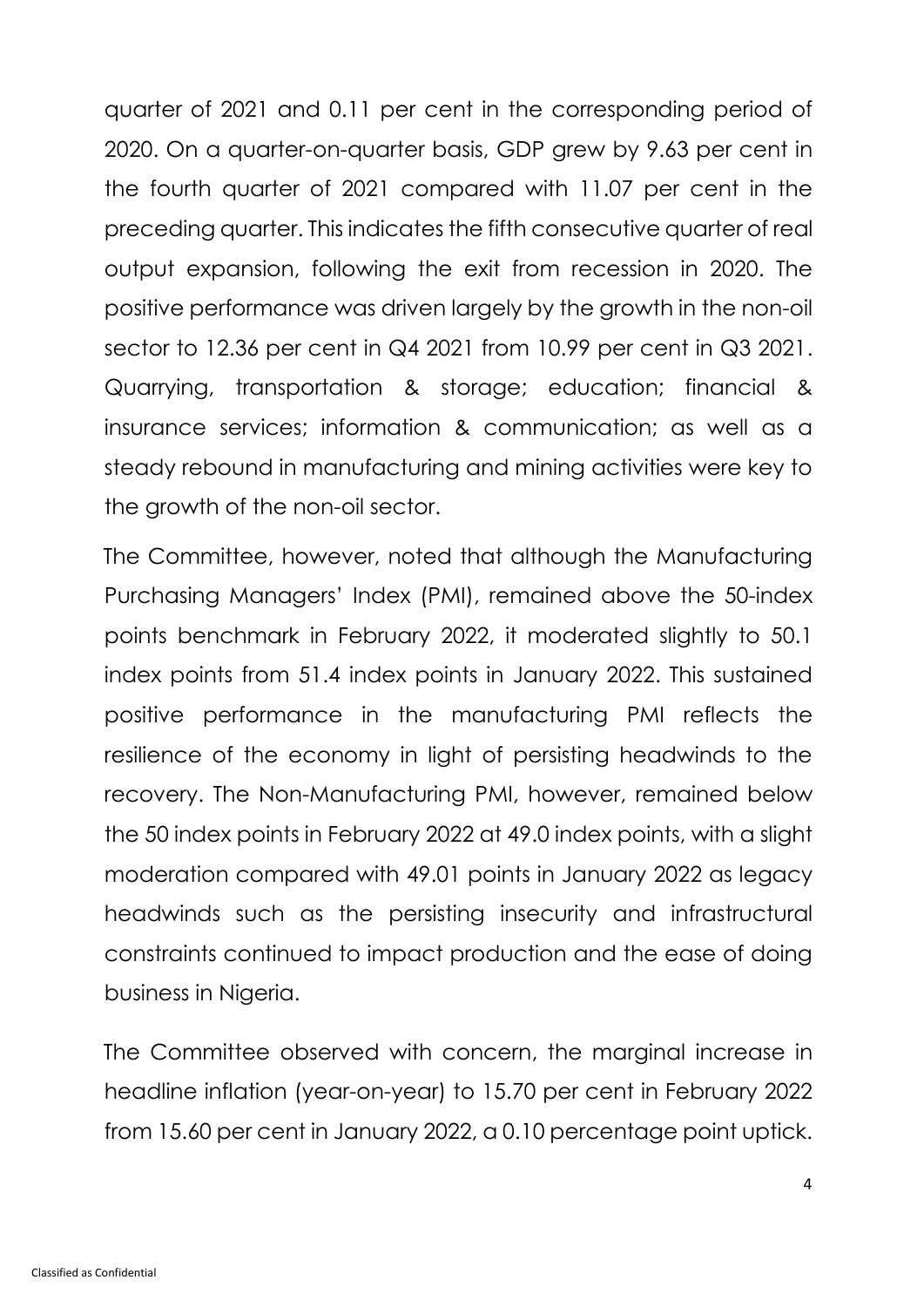This increase was largely attributed to a rise in the core component to 14.01 per cent in February 2022 from 13.87 per cent in January 2022, while food prices moderated marginally. The rise in core inflation was mostly due to rising energy prices as a result of the current scarcity of Premium Motor Spirit (PMS), rise in the cost of Automotive Gas Oil (AGO), and hike in electricity tariff. The Committee, however, expressed cautious optimism, that with sustained interventions by the Bank in various sectors of the economy and broad fiscal support to tame these legacy structural constraints, price development will moderate as output growth improves. The MPC, therefore, urged the fiscal authorities to seek innovative ways of addressing the current critical supply-side challenges confronting the economy, to enable the unhindered transmission of all the recently deployed fiscal and monetary stimulus to the real economy.

Members noted that the growth rate of broad money supply (M3) increased to 2.12 per cent in February 2022, compared with 1. 74 per cent in January 2022. This was largely attributed to an increase in the growth rate of Net Domestic Assets (NDA) to 5.78 per cent in February 2022 from 2.62 per cent in the previous month.

On the developments in the money market, the Committee observed the movement in money market rates around the asymmetric corridor, reflecting the prevailing liquidity conditions in the banking system. Accordingly, the monthly weighted average Open Buyback (OBB) and Inter-bank Call rates decreased to 5.81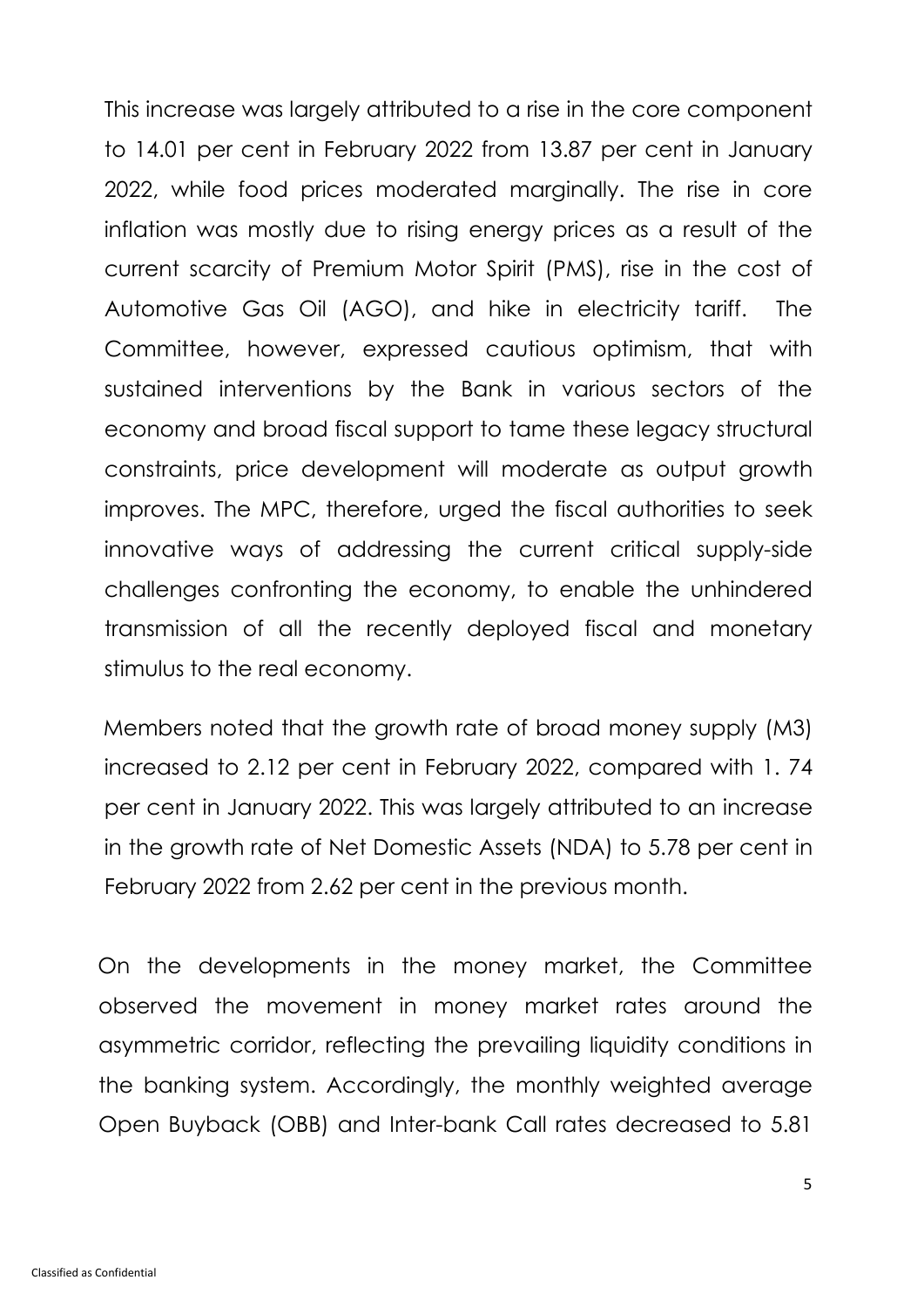and 9.30 per cent in February 2022 from 6.00 and 16.00 per cent in January 2022, respectively. The decrease in the rates reflected the liquidity conditions in the banking system.

The MPC noted the sustained improvements in the equities market in the review period. The All-Share Index (ASI) and Market Capitalization (MC) both increased significantly from 42,716.44 and N22.30 trillion on December 31, 2021, to 47,282.67 and N25.48 trillion on March 18, 2022, respectively. This prevailing positive performance was attributed to gradually improving macroeconomic fundamentals which support improved outcomes and returns on investments from companies quoted on the Nigerian Exchange Limited.

The MPC also noted the continued resilience of the banking system, evidenced by the further moderation of the ratio of Non-Performing Loans (NPLs) to 4.84 per cent in February 2022 from 4.90 per cent in December 2021. The Committee also noted that Liquidity Ratio (LR) remained above its prudential limit at 43.5 per cent in February 2022, while the Capital Adequacy Ratio (CAR), moderated slightly to 14.4 per cent in February 2022 from 14.5 per cent in December 2021. Overall, Members expressed confidence in the Bank's regulatory regime and commitment to maintaining stability in the banking system, urging the Management to sustain its tight regulatory surveillance.

On the external reserves position, the Committee noted the decrease in the level of gross external reserves to US\$39.44 billion as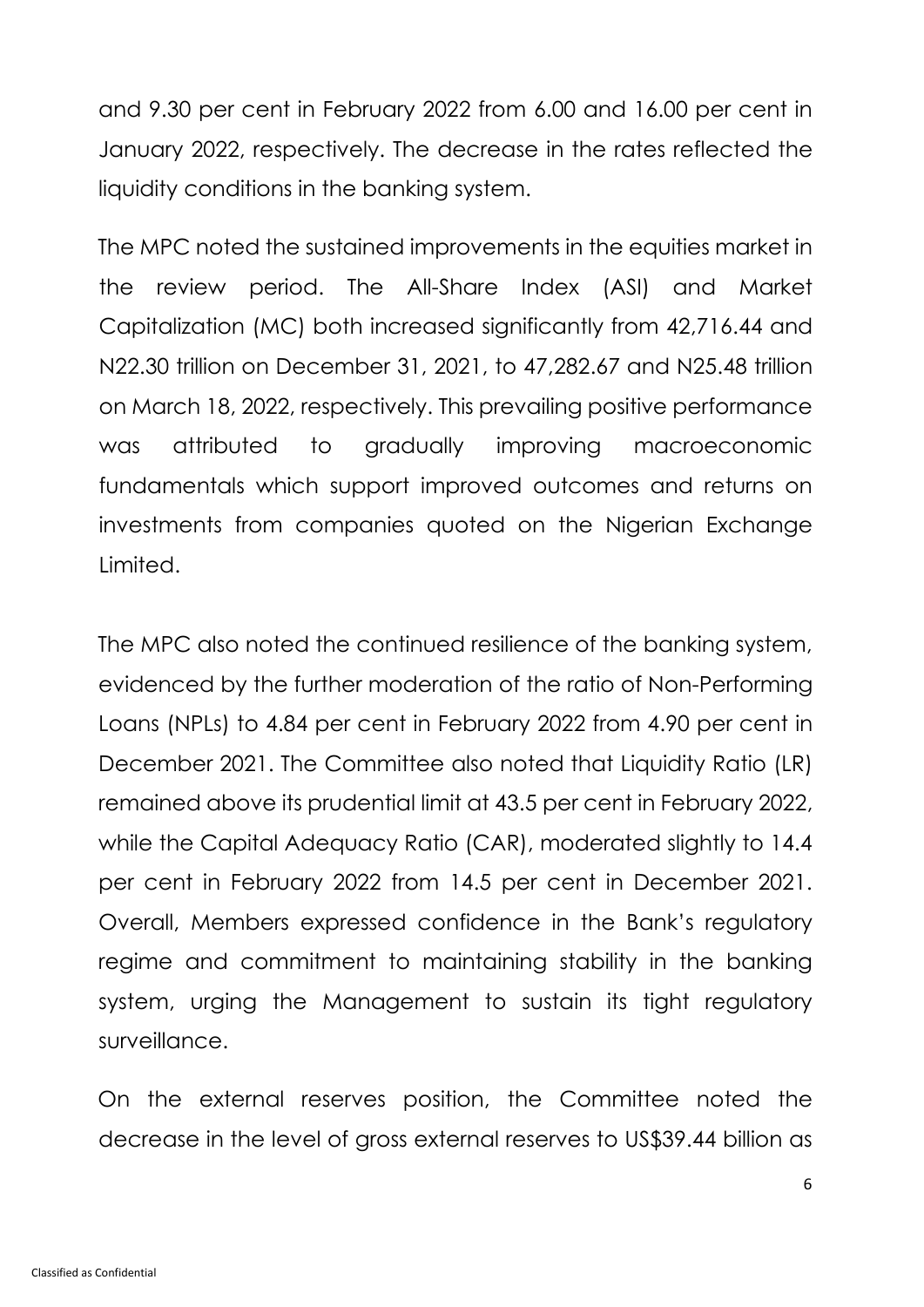of March 17, 2022, from US\$40.21 billion on January 25, 2022, indicating a decrease of 1.95 per cent during the review period. The moderate accretion to reserves reflects the duality of Nigeria's position as an oil exporter and importer of refined petroleum products.

The Committee reviewed the performance of the Bank's various interventions to stimulate productivity in manufacturing, industry, agriculture, energy, infrastructure, healthcare, and micro, small and medium enterprises (MSMEs). Between January and February 2022, the Bank disbursed N29.67 billion under the Anchor Borrowers' Programme (ABP) for the procurement of inputs and cultivation of maize, rice, and wheat, three crops that hitherto were significant concerns of FX demand. These disbursements bring the total under the programme to over 4.52 million smallholder farmers, cultivating 21 commodities across the country, comes to a total of #975.61 billion. The Nigeria Commodity Exchange (NCX) has also been restructured to effectively aggregate excess outputs from the Bank's ABP-financed projects, with the objective of moderating food prices. The Bank also released N19.15 billion to finance 5 large-scale agricultural projects under the Commercial Agriculture Credit Scheme (CACS), bringing the total disbursements under the Scheme to ₦735.17 billion for 671 projects in agro-production and agroprocessing.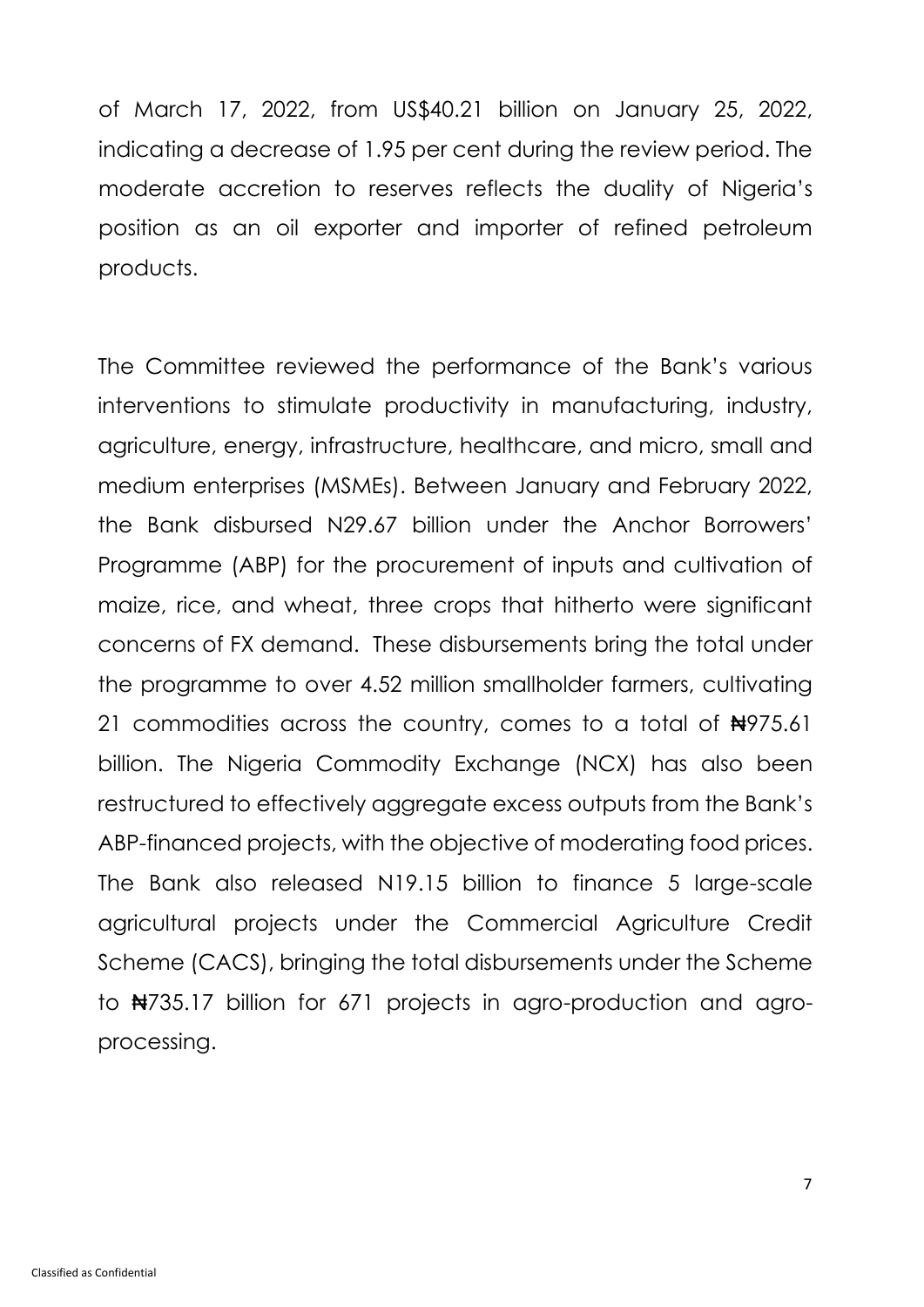In addition to these, the Bank disbursed the sum of  $\frac{1}{2}4428.31$  billion under the  $\pm 1.0$  trillion Real Sector Facility to 37 additional projects in the manufacturing, agriculture, and services sectors. The funds sourced from the Real Sector Support Facility - Differentiated Cash Reserve Requirement (RSSF-DCRR), were utilized for both greenfield and brownfield (expansion) projects under the COVID-19 intervention for the Manufacturing Sector (CIMS). Cumulative disbursements under the Real Sector Facility currently stand at ₦1.75 trillion, disbursed to 368 projects across the country. Under the 100 for 100 Policy on Production and Productivity (PPP), the Bank has disbursed the sum of  $\frac{129.51}{1000}$  billion to 31 projects, comprising 16 in manufacturing, 13 in agriculture, and 2 in healthcare.

As part of its effort to support the resilience of the healthcare sector, the Bank also disbursed N8.50 billion to 6 healthcare projects under the Healthcare Sector Intervention Facility (HSIF), bringing the cumulative disbursements to ₦116.72 billion for 124 projects, comprising of 31 pharmaceuticals, 56 hospitals, and 37 other services. An additional tranche of N14.7 million was disbursed to 5 researchers under the Healthcare Sector Research and Development (HSRD) Grant.

To support households and businesses affected by the COVID-19 Pandemic, the Bank disbursed N21.66 billion to 19,685 beneficiaries, comprising 12,044 households and 7,641 small businesses under the Targeted Credit Facility (TCF) within the period. The cumulative disbursements under the TCF stood at N390.45 billion to 797,351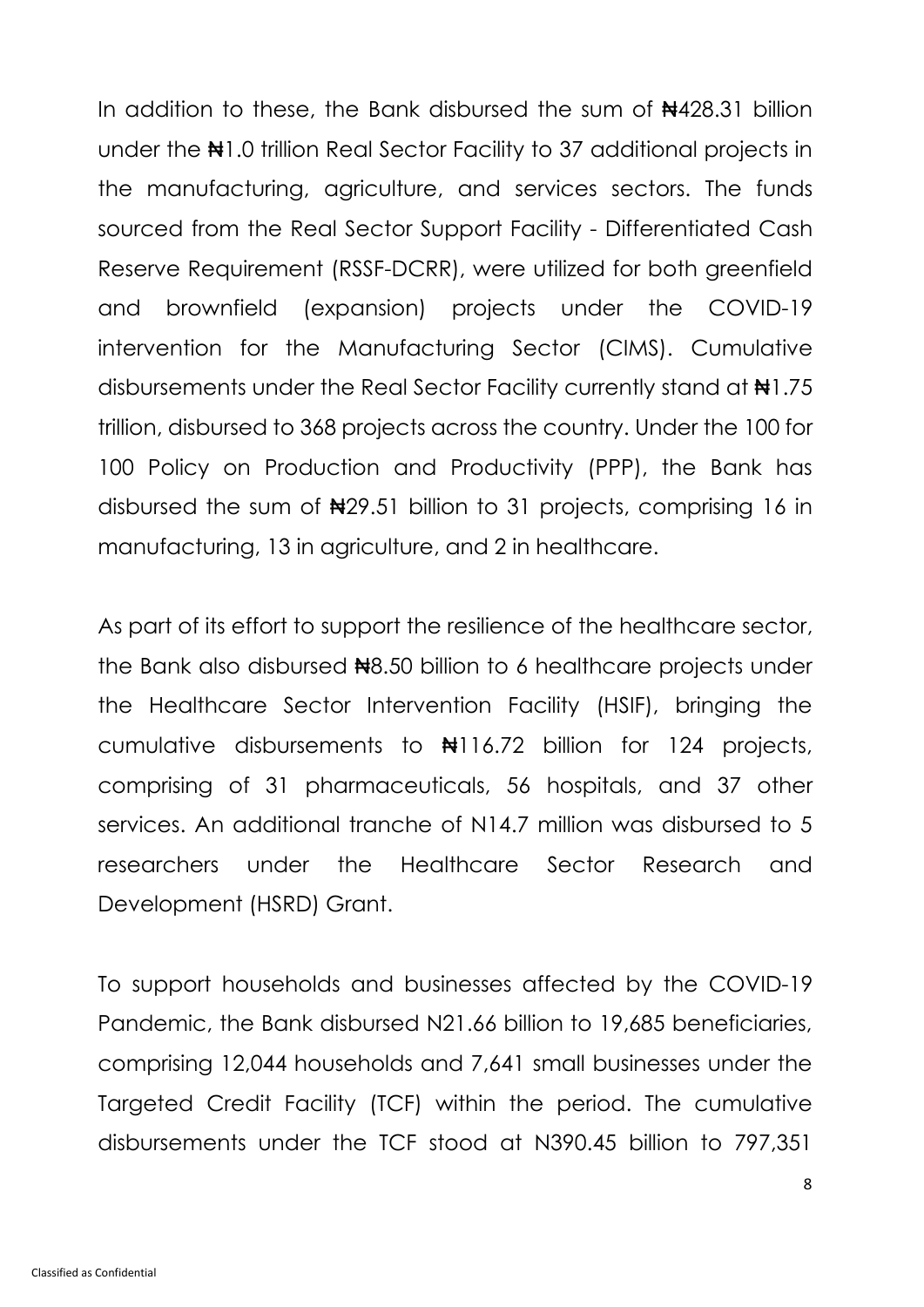beneficiaries, comprising 660,096 households and 137,255 small businesses.

The Bank disbursed  $\frac{11.11}{1.11}$  billion to power sector players, under the Nigeria Bulk Electricity Trading Payment Assurance Facility (NBET-PAF), bringing the cumulative disbursements under this facility to ₦1.28 trillion. The sum of ₦12.64 billion was also released to Distribution Companies (DisCos) under the Nigeria Electricity Market Stabilisation Facility – Phase 2 (NEMSF-2). The cumulative disbursement under the NEMSF-2 thus stood at N232.93 billion. Both interventions were designed to improve access to capital and ease the development of enabling infrastructure in the Nigeria Electricity Supply Industry.

#### **Outlook**

The overall medium-term outlook for the global economy remains uncertain as the war between Russia and Ukraine persists, alongside the ongoing COVID-19 pandemic. The sanctions against Russia are expected to have a considerable backlash against the global economy as Russia is an interconnected economy both in the global commodity and financial markets. The extent of the backlash has, however, not fully crystallized but presents a significant downside risk to the recovery of the global economy if the crisis is not resolved immediately.

Additionally, the COVID-19 pandemic remains a significant downside risk to global recovery as the virus continues to mutate into highly infectious strains. This is imparting a high level of uncertainty on economic agents, thus, creating inhibitions towards making the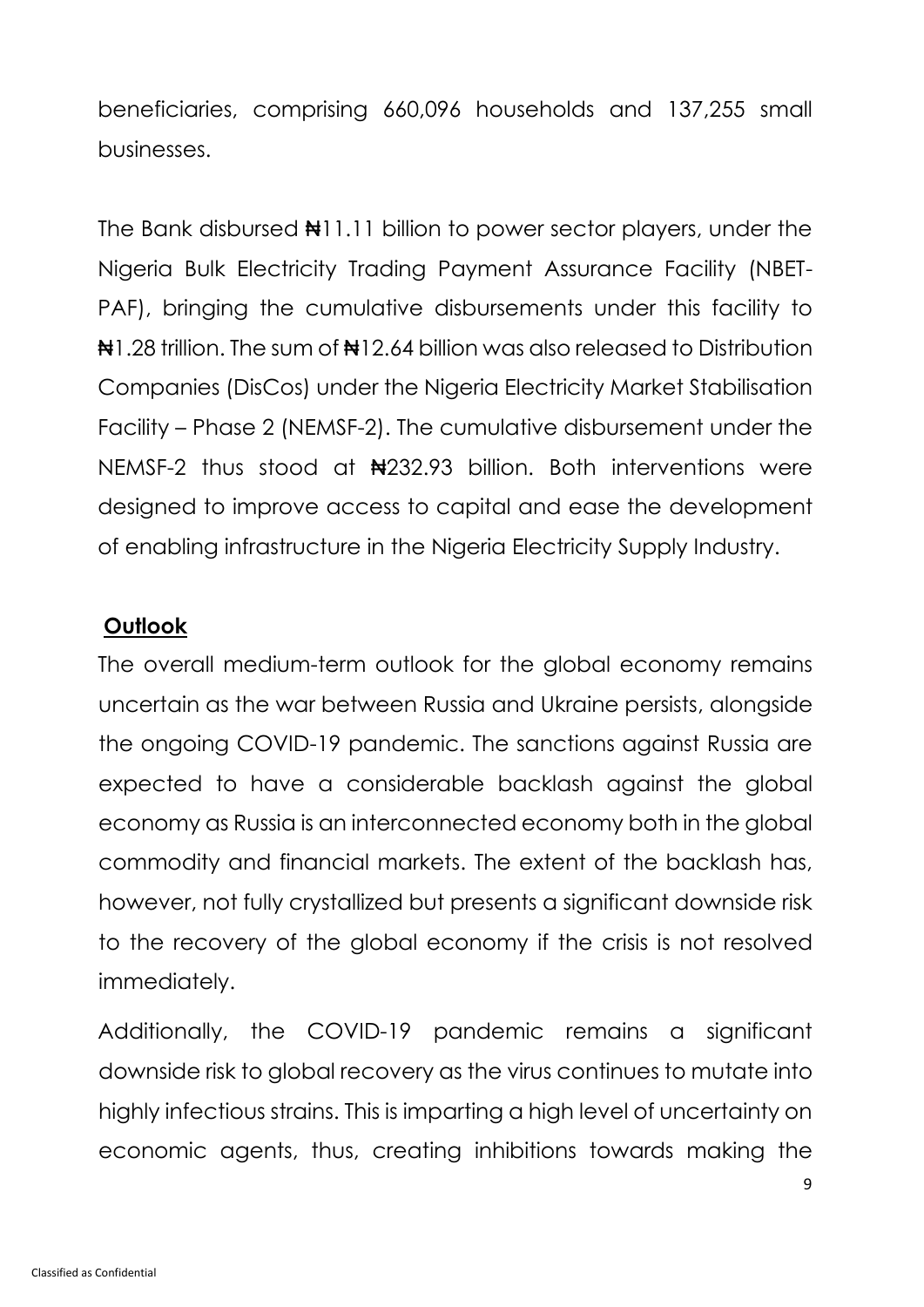required investments to set the recovery on a sustainable path. As part of the lifting of restrictions associated with the COVID-19 pandemic, the strong recovery of aggregate demand has continued to pose a strong upside risk to inflation, as supply bottlenecks persist. This has been further aggravated by sanctions imposed on trade with Russia and other blockages associated with supplies from Ukraine. Consequently, inflation is expected to remain considerably high in the short term, even as some Advanced Economies progress with interest rate lift-off. The rise in both corporate and public debt in the Advanced Economies and Emerging Market and Developing Economies, is also a major threat to global financial stability as the risk of sustainability is heightened in the currently tensed global environment. Capital flows are thus, expected to be restricted as global financial conditions tighten over the short to medium term.

In the domestic economy, available data on key macroeconomic indicators suggest the likelihood of subdued output growth for the Nigerian economy for most of 2022. This is hinged on the dampening impact to the growth of rising energy prices in the domestic economy; tightening external financial conditions as some Advanced Economies pursue interest rate lift-off; as well as the persistence of legacy security and infrastructural problems. It is, however, expected that monetary and fiscal stimuli will remain in place to continue to support the recovery until the downside risks to growth and the upside risks to inflation dissipate substantially. Accordingly, the Nigerian economy is forecast to grow in 2022 by 3.24 per cent (CBN), 4.20 per cent (FGN), and 2.70 per cent (IMF).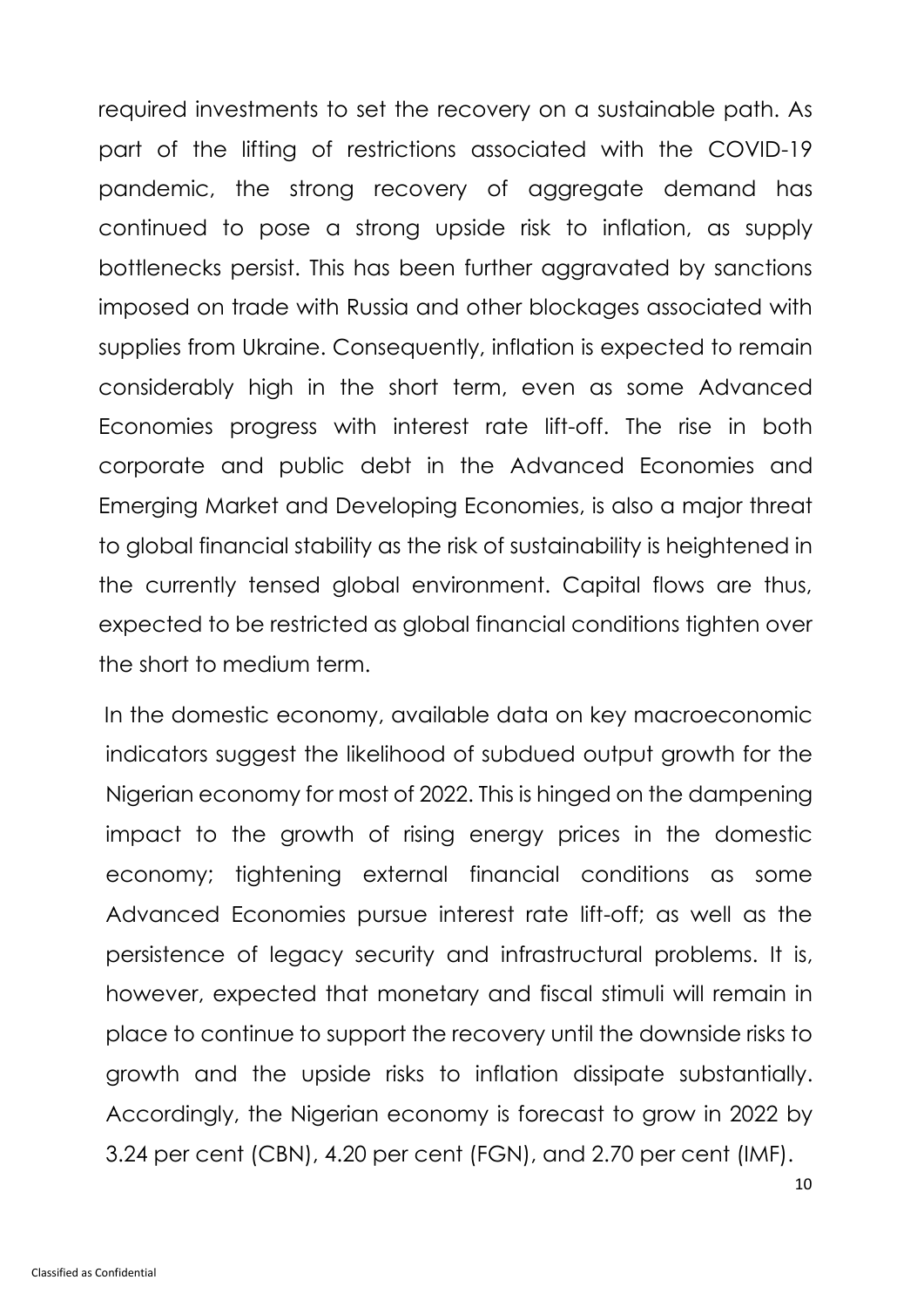## **The Committee's Considerations**

MPC noted with concern the impact which the global price increase in petroleum and other products is having practically on all economies. The Committee further noted that this has resulted in imported inflation on the Nigerian economy and believes that specific actions need to be taken to ensure that this trend does not continue given the adverse consequences and aggressive rising price level could have on the cost of living and purchasing power of Nigerians.

Before the Russia-Ukraine war, MPC was optimistic that the moderate decline in inflation was sustainable due to the positive impact of good harvest on price levels. The MPC worries that, whereas global prices have gone up, this has been compounded by the shortage of supply of petroleum products. In the short run, MPC urges NNPC to take urgent steps to ensure an adequate supply of petroleum products in Nigeria so as to reduce the rate of arbitrary increase in the price of petroleum products by oil marketers. The Committee noted, with grave concern, the unprecedented rate of oil theft recorded in recent time, and its debilitating impact on government revenue and accretion to reserves.

In the medium-term, MPC is hopeful that the proposed take-off of the Dangote Refinery in the course of the year would help to improve the supply of petroleum products in Nigeria. MPC also notes that the rising price of diesel is compounded by the problem of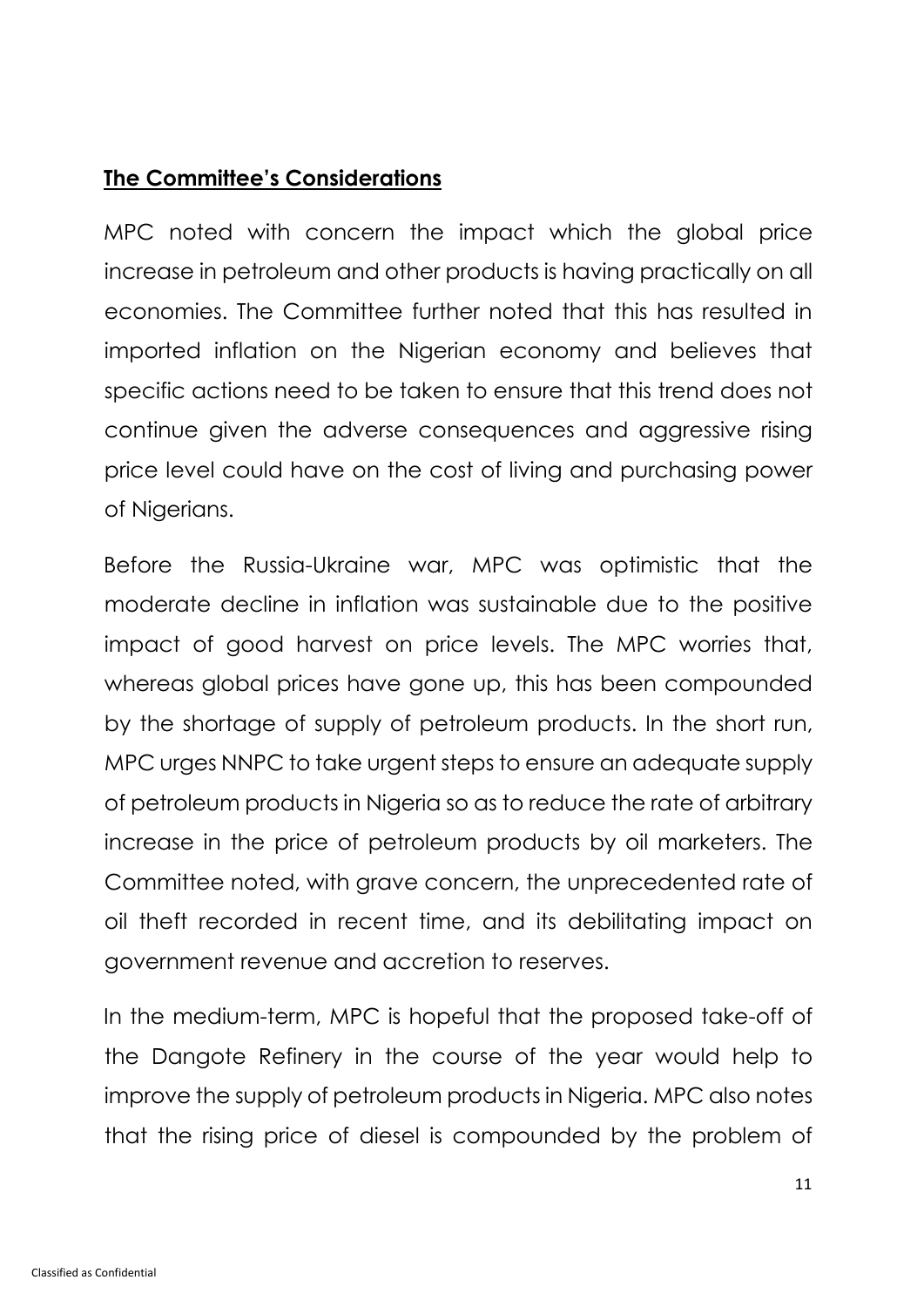inadequate electricity supply which has adversely impacted domestic prices. MPC advises the CBN Management and the fiscal authorities to take specific and urgent actions to avoid many power generating stations shutdown for turn-around maintenance, resulting in the current unwarranted shutdown of generating assets.

MPC is relieved that food inflation declined marginally due to good harvest. Although some scarcity is expected as we approach the planting season, the Committee is optimistic that with the high level of strategic grain reserves of the CBN, it is relieved that food prices would remain relatively moderated. MPC further advised Management to redouble its developmental finance initiatives aimed at boosting domestic food output which would help in moderating food inflation going forward, thereby moderating headline inflation.

#### **The Committee's Decision**

While growth has continued to improve, members noted that inflation was confronted with upward pressure due to emerging risks within the domestic and external environment. The MPC, however, noted that the substantial upward push to price levels continued to be influenced by supply-side factors such as the scarcity of PMS, persisting insecurity and backlash from the Russia-Ukraine war. These require a careful and focused policy intervention to address and resolve. In this light, the MPC, urged the Bank to continue using the tools at its disposal, while increasing its collaboration with the fiscal authority to ensure that inflation is adequately reined in and growth is returned to a strong and sustainable path.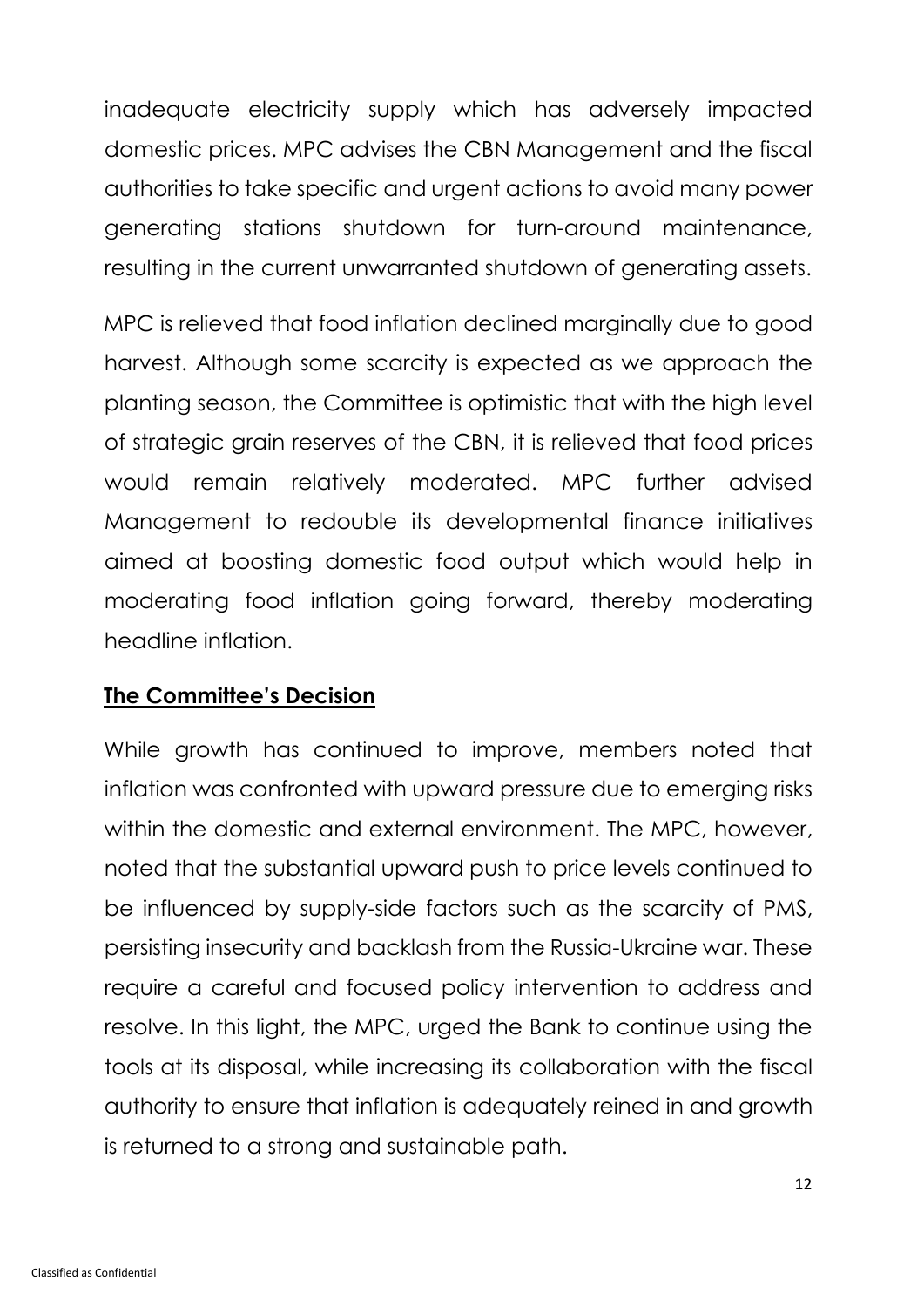The Committee also encouraged the Bank to continue the use of its intervention mechanism to deploy funds to output-stimulating and employment-generating sectors of the economy.

In its consideration as to whether to hold, tighten, or loosen, MPC remained concerned that the global situation on rising prices may continue in the near term but may begin to moderate if deliberate and urgent actions are taken by both the monetary and fiscal authorities to correct the rising inflation. On another hand, Committee was satisfied that the use of the Bank discretionary CRR policy should be deployed more aggressively to control the level of money supply in the economy.

On tightening in order to rein in the rising price level, MPC was of the view that given the fragile state of the current GDP growth and the potential external and domestic headwinds from the Russia-Ukraine war, a contractionary policy stance would stifle the expected investment expansion needed to drive growth and absorb the shocks in Nigeria.

MPC also feels that not only would tightening reverse the steady improvement recorded in credit expansion, it is also of the view that tightening would not necessarily tame the inflation, particularly where the marginal decline is relatively not yet sustainable.

In the case of whether to loosen, the Committee feels that loosening would trigger further liquidity surfeit and fuel inflationary pressure as available funds outstrip the economy's absorptive capacity. MPC also feels that loosening would trigger FX demand pressure, as the